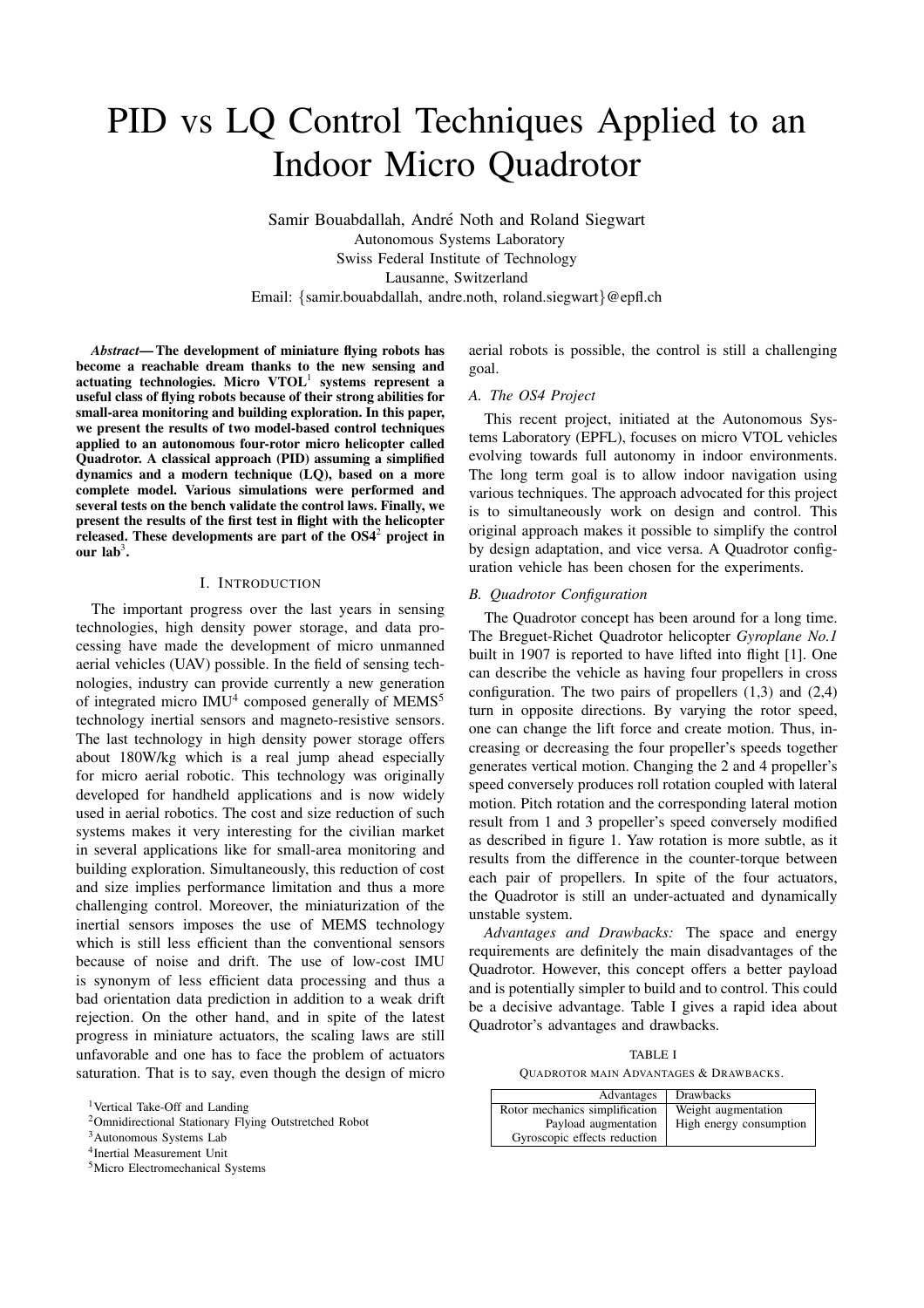

Fig. 1. Quadrotor concept motion description, the arrow width is proportional to propeller rotational speed.



Fig. 2. Quadrotor configuration, frame system with a body fixed frame B and the inertial frame E.

#### II. QUADROTOR DYNAMIC MODELLING

The first step before the control development is an adequate dynamic system modelling [2], [3]. Especially for lightweight flying systems, the dynamic model ideally includes the gyroscopic effects resulting from both the rigid body rotation in space, and the four propeller's rotation. These aspects have been often neglected in previous works.

Let us consider earth fixed frame E and body fixed frame B, as seen in figure 2. Using Euler angles parametrization, the airframe orientation in space is given by a rotation  $R$ from B to E, where  $R \in SO3$  is the rotation matrix. The dynamic model is derived using Euler-Lagrange formalism [4] under the following assumptions:

- The structure is supposed to be rigid.
- The structure is supposed symmetrical.
- The center of mass and the body fixed frame origin are assumed to coincide.
- The propellers are supposed rigid.
- The thrust and drag are proportional to the square of the propeller speed.

1) kinematics: For any point of the airframe expressed in the earth fixed frame, we can write:

$$
\begin{cases}\n r_X = (c\psi c\theta)x + (c\psi s\theta s\phi - s\psi c\phi)y + (c\psi s\theta c\phi + s\psi s\phi)z \\
 r_Y = (s\psi c\theta)x + (s\psi s\theta s\phi - c\psi c\phi)y + (s\psi s\theta c\phi + c\psi s\phi)z \\
 r_Z = (-s\theta)x + (c\theta s\phi)y + (c\theta c\phi)z \\
 c: cos, s: sin\n\end{cases}
$$
\n(1)

The corresponding velocities are obtained by differentiation of (1), and thus the squared magnitude of the velocity for any point is given by:

$$
v^2 = v_X^2 + v_Y^2 + v_Z^2 \tag{2}
$$

Energy: From the equation (2), and by assuming that the inertia matrix is diagonal, one can extract the kinetic energy expression:

$$
T = \frac{1}{2}I_x(\dot{\phi} - \dot{\psi}s\theta)^2
$$
  
+ 
$$
\frac{1}{2}I_y(\dot{\theta}c\phi + \dot{\psi}s\phi c\theta)^2
$$
  
+ 
$$
\frac{1}{2}I_z(\dot{\theta}s\phi - \dot{\psi}c\phi c\theta)^2
$$
(3)

And using the well known potential energy formula, one can express it in the earth fixed frame as:

$$
V = \int x dm(x)(-gs\theta)
$$
  
+ 
$$
\int y dm(y)(gs\phi c\theta)
$$
  
+ 
$$
\int z dm(z)(gc\phi c\theta)
$$
 (4)

Equation of Motion: Using the Lagrangian and the derived formula for the equations of motion:

$$
L = T - V \quad , \quad \Gamma_i = \frac{d}{dt} \left( \frac{\partial L}{\partial \dot{q}_i} \right) - \frac{\partial L}{\partial q_i} \tag{5}
$$

Where  $\dot{q}_i$  are the generalized coordinates and  $\Gamma_i$  the generalized forces. The three equations of motion are then:

$$
\ddot{\phi} = \dot{\theta}\dot{\psi}\left(\frac{I_y - I_z}{I_x}\right)
$$
\n
$$
\ddot{\theta} = \dot{\phi}\dot{\psi}\left(\frac{I_z - I_x}{I_y}\right)
$$
\n
$$
\ddot{\psi} = \dot{\phi}\dot{\theta}\left(\frac{I_x - I_y}{I_z}\right)
$$
\n(6)

On the other hand, the nonconservative torques acting on "OS4" result firstly from, the action of the thrust forces difference of each pair, see figure 2:

$$
\tau_x = bl(\Omega_4^2 - \Omega_2^2) \n\tau_y = bl(\Omega_3^2 - \Omega_1^2) \n\tau_z = d(\Omega_2^2 + \Omega_4^2 - \Omega_1^2 - \Omega_3^2)
$$
\n(7)

Secondly from the gyroscopic effect resulting from the propellers rotation:

$$
\tau'_x = J\omega_y(\Omega_1 + \Omega_3 - \Omega_2 - \Omega_4)
$$
  
\n
$$
\tau'_y = J\omega_x(\Omega_2 + \Omega_4 - \Omega_1 - \Omega_3)
$$
\n(8)

The Derived Dynamic Model: The Quadrotor dynamic model describing the roll, pitch and yaw rotations contains then three terms which are the gyroscopic effect resulting from the rigid body rotation, the gyroscopic effect resulting from the propeller rotation coupled with the body rotation and finally the actuators action:

$$
\ddot{\phi} = \dot{\theta}\dot{\psi}\left(\frac{I_y - I_z}{I_x}\right) - \frac{J}{I_x}\dot{\theta}\Omega + \frac{l}{I_x}U_1
$$
\n
$$
\ddot{\theta} = \dot{\phi}\dot{\psi}\left(\frac{I_z - I_x}{I_y}\right) + \frac{J}{I_y}\dot{\phi}\Omega + \frac{l}{I_y}U_2
$$
\n
$$
\ddot{\psi} = \dot{\phi}\dot{\theta}\left(\frac{I_x - I_y}{I_z}\right) + \frac{1}{I_z}U_3
$$
\n(9)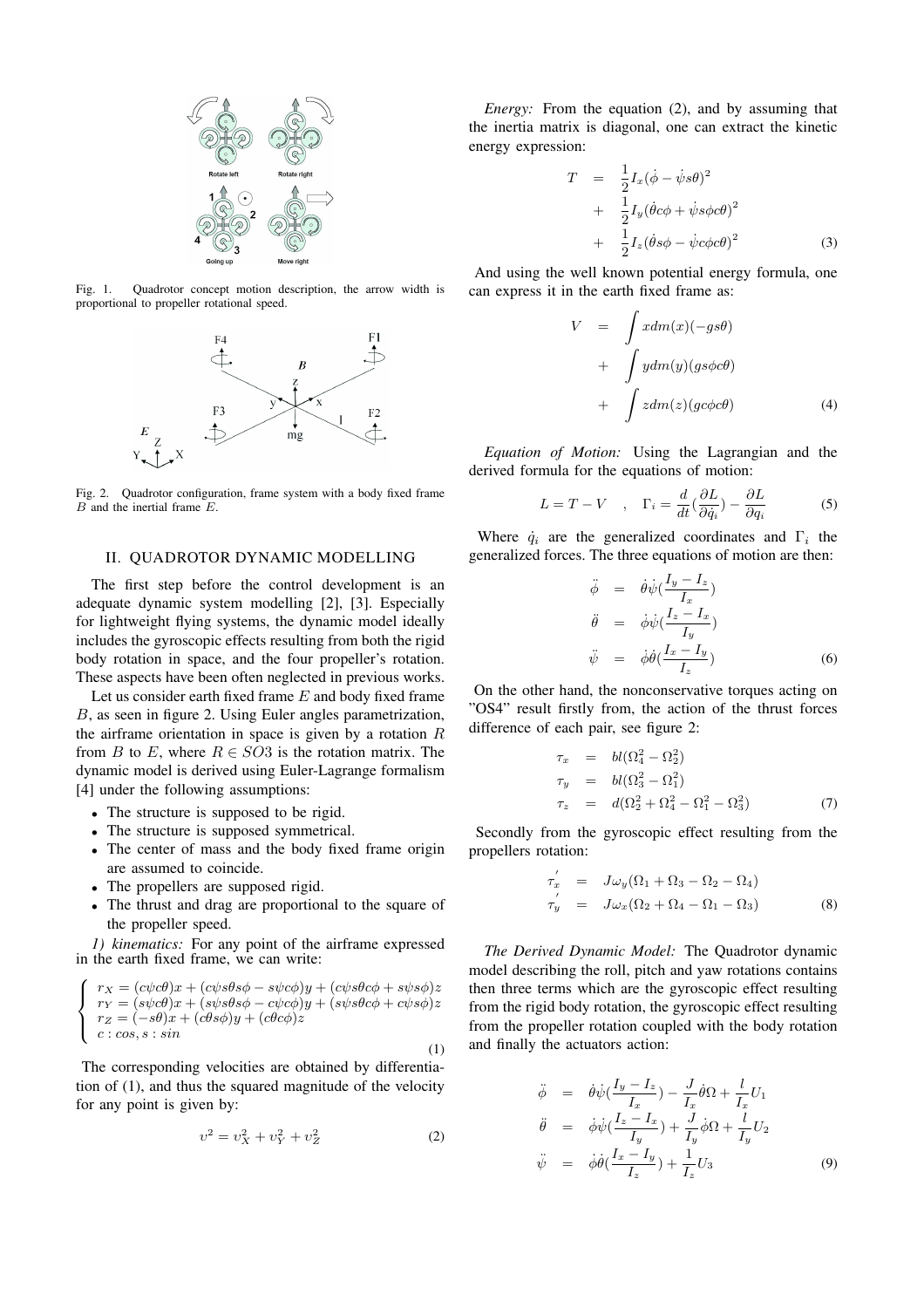The system's inputs are posed  $U_1$ ,  $U_2$ ,  $U_3$  and  $\Omega$  as a disturbance, obtaining:

$$
\begin{cases}\nU_1 = b(\Omega_4^2 - \Omega_2^2) \\
U_2 = b(\Omega_3^2 - \Omega_1^2) \\
U_3 = d(\Omega_1^2 + \Omega_3^2 - \Omega_2^2 - \Omega_4^2) \\
\Omega = \Omega_2 + \Omega_4 - \Omega_1 - \Omega_3\n\end{cases}
$$
\n(10)

where :

| Symbol      | definition        |
|-------------|-------------------|
| R           | rotation matrix   |
|             | roll angle        |
| $\theta$    | pitch angle       |
| $\psi$      | yaw angle         |
| $\Omega_i$  | rotor speed       |
| $I_{x,y,z}$ | body inertia      |
|             | propeller inertia |
| h           | thrust factor     |
| d           | drag factor       |
|             | lever             |

In this paper we focus on the rotational dynamics as the linear motion of the Quadrotor is a consequence of the rotations.

Rotor Dynamics: The rotors are driven by DC-motors with the well known equations:

$$
\begin{cases}\nL\frac{di}{dt} = u - Ri - k_e \omega_m \\
J\frac{d\omega_m}{dt} = \tau_m - \tau_d\n\end{cases}
$$
\n(11)

As we use a small motor with a very low inductance, the second order DC-motor dynamics may be approximated:

$$
J\frac{d\omega_m}{dt} = -\frac{k_m^2}{R}\omega_m - \tau_d + \frac{k_m}{R}u \tag{12}
$$

By introducing the propeller and the gearbox models, the equation (12) may be rewritten:

$$
\begin{cases}\n\dot{\omega}_m = -\frac{1}{\tau}\omega_m - \frac{d}{\eta r^3 J_t}\omega_m^2 + \frac{1}{k_m \tau}u \\
with: \\
\frac{1}{\tau} = \frac{k_m^2}{R J_t}\n\end{cases}
$$
\n(13)

The equation (13) can be linearized around an operation point  $\dot{w}_0$  to the form  $\dot{w}_m = -Aw_m + Bu + C$  with:

$$
A = \left(\frac{1}{\tau} + \frac{2dw_0}{\eta r^3 J_t}\right), \quad B = \left(\frac{1}{k_m \tau}\right), \quad C = \frac{d\omega_0^2}{\eta r^3 J_t} \quad (14)
$$
  
\n**Symbol Definition**  
\n*u* motor input

| $\boldsymbol{u}$ | motor input               |
|------------------|---------------------------|
| $k_e$            | back EMF constant         |
| $k_m$            | torque constant           |
| $\omega_m$       | motor angular speed       |
| $\tau_m$         | motor torque              |
| $\tau_d$         | motor load                |
| $\tau$           | motor time-constant       |
| R.               | motor internal resistance |
| $\boldsymbol{r}$ | gear box reduction ratio  |
| η                | gear box efficiency       |



Fig. 3. OS4 test-bench for stabilization strategies testing, 3DOF are locked, the cross is made with carbon rods and the flying system weight is about 240g. 1)RS232 to I2C translator, 2)Motor modules, 3)3D captured universal joint, 4)Micro IMU, 5)Propulsion group.



Fig. 4. OS4 test-bench block diagram

## III. OS4 TEST-BENCH

The development of a control system for a flying robot requires the development of an adequate test-bench. This can help lock some number of degrees of freedom in order to reduce control complexity and to avoid system damage. For our control experiments, we use the test-bench in figure 3.

From a PC and through a standard RS232 port, one can send orders to the test-bench. The RS232 to I2C module translates the serial signals to the I2C bus motor modules. These modules integer a PID regulator on a PIC16F876 microcontroller. The MT9-B $^6$  IMU<sup>7</sup> estimates with a kalman filter the 3D orientation data and gives the calibrated data of acceleration and angular velocity. It weights about 33g and communicates at 115kbps. The OS4 test-bench has 4 propulsion groups, each one is composed of a 25g motor<sup>8</sup>, a 6g gear box and a 6g propeller. To design the propulsion group, a test, evaluation and comparison method was developed.

## IV. CLASSICAL CONTROL OF "OS4" VTOL SYSTEM

The dynamic model (9) presented above contains in addition to the actuators action, both the gyroscopic effects resulting from the rigid body, and the propellers rotation. The influence of these effects is in our case less important

<sup>6</sup>www.xsens.com

<sup>7</sup> Inertial Measurement Unit

<sup>8</sup>16G88 motor from: www.portescap.com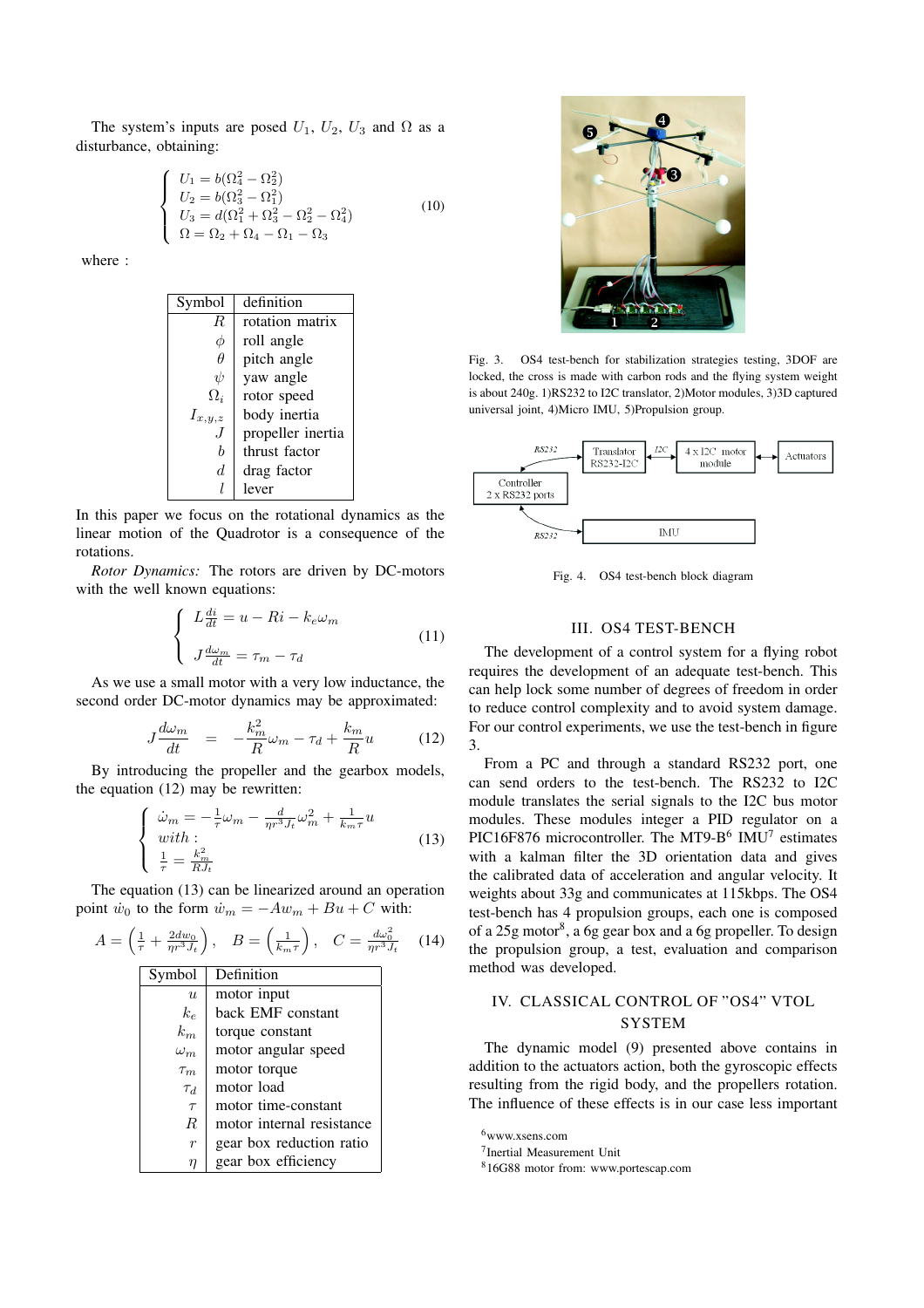

Fig. 5. Simulation: the system has to stabilize the orientation angles, starting from  $\pi/4$  in roll, pitch and yaw as initial condition (P=0.8, D=0.4) for roll and pitch. P=0.8, D=0.5 for yaw angle).

than the motor's action. Especially if we consider a nearhover situation. In order to make it possible to design multiple PID controllers for this system [5], one can neglect these gyroscopic effects and thus remove the cross coupling. The model (9) is then:

$$
\ddot{\phi}, \ddot{\theta}, \ddot{\psi} = \frac{l}{I_{x,y,z}} U_{1,2,3} \tag{15}
$$

If we include in (15) the rotor dynamics and rewrite the model in Laplace domain we obtain:

$$
\phi(s) = \frac{B^2 bl}{s^2 (s + A)^2 I_x} (u_2^2(s) - u_4^2(s))
$$
  
\n
$$
\theta(s) = \frac{B^2 bl}{s^2 (s + A)^2 I_y} (u_3^2(s) - u_1^2(s))
$$
  
\n
$$
\psi(s) = \frac{B^2 d}{s^2 (s + A)^2 I_z} (u_1^2(s) + u_3^2(s) - u_2^2(s) - u_4^2(s))
$$
\n(16)

Where  $A$  and  $B$  are the coefficients of the linearized rotor dynamics as described in (14). While C, too small comparing to  $B$ , is neglected.

#### A. PD Controller Synthesis and Simulation

Introducing a PD controller for each orientation angle:

$$
U_{1,2,3} = k_{\phi,\theta,\psi}(\phi,\theta,\psi) + d_{\phi,\theta,\psi}(\phi,\theta,\psi) \tag{17}
$$

In order to tune the controller parameters, and before implementing on the real system, we performed several simulations on Simulink using the complete model. The controller's task was to stabilize the orientation angles. For this simulations, the dynamic model (9) was used, obtaining the results showed if figure 5. The simulated performance was satisfactory regarding the simple control synthesis approach. We decided then to test on the real system.

### B. PID Controller on The Real System

Finally, we implemented the controllers in C under Linux on a machine running at  $450Mhz$  simulating the future integration of a Single Board Computer. The experiment has shown that the "OS4" was not completely



Fig. 6. Experiment: the system has to stabilize the orientation angles with a higher priority to roll and pitch angles, an integral term was added to eliminate the steady-state error  $(P=0.9, I=0.3, D=0.2$  for roll and pitch. P=0.06, I=0.3, D=0.02 for yaw angle). This experiment includes a PID on each propeller to control the speed.

stabilized, as a small steady-state error remains. An integral term was then added and the experiment was performed including a closed-loop speed control on each rotor. The results are shown in figure 6. The effect of the propellers speed control affects the general stabilization of the vehicle. In the closed-loop, the orientation stabilization is faster and the yaw angle is well controlled. Contrarily, in open-loop, the response is much more smooth. This highlights the importance of the actuators fast response. In both cases, the simulations and the experiments have shown that the Quadrotor can be controlled efficiently in hover using a classical approach. This is possible because the controller was tuned in simulation on the more complete model (9). Obviously, this controller will not be able to stabilize the robot in presence of strong perturbations.

## V. OPTIMAL CONTROL OF "OS4" VTOL SYSTEM

Considering the general equations for state-space system, cost function and state feedback for a linearized system

$$
\begin{cases}\n\dot{x} = Ax + Bu \\
J = \int (x^T Q x + u^T Ru) dt \\
u(t) = -K_c x(t)\n\end{cases}
$$
\n(18)

In this case, the necessary condition for optimality of the time derivative of the Hamiltonian function is:

$$
K_c = R^{-1}B^T P \tag{19}
$$

Where P obey to Riccati equation:

$$
-PA - ATP + PBR-1BTP - Q = \dot{P}
$$
 (20)

In order to solve Riccati equation, we first build the Hamiltonian matrix:

$$
H = \left[ \begin{array}{cc} A & -BR^{-1}B^T \\ -Q & -A^T \end{array} \right] \tag{21}
$$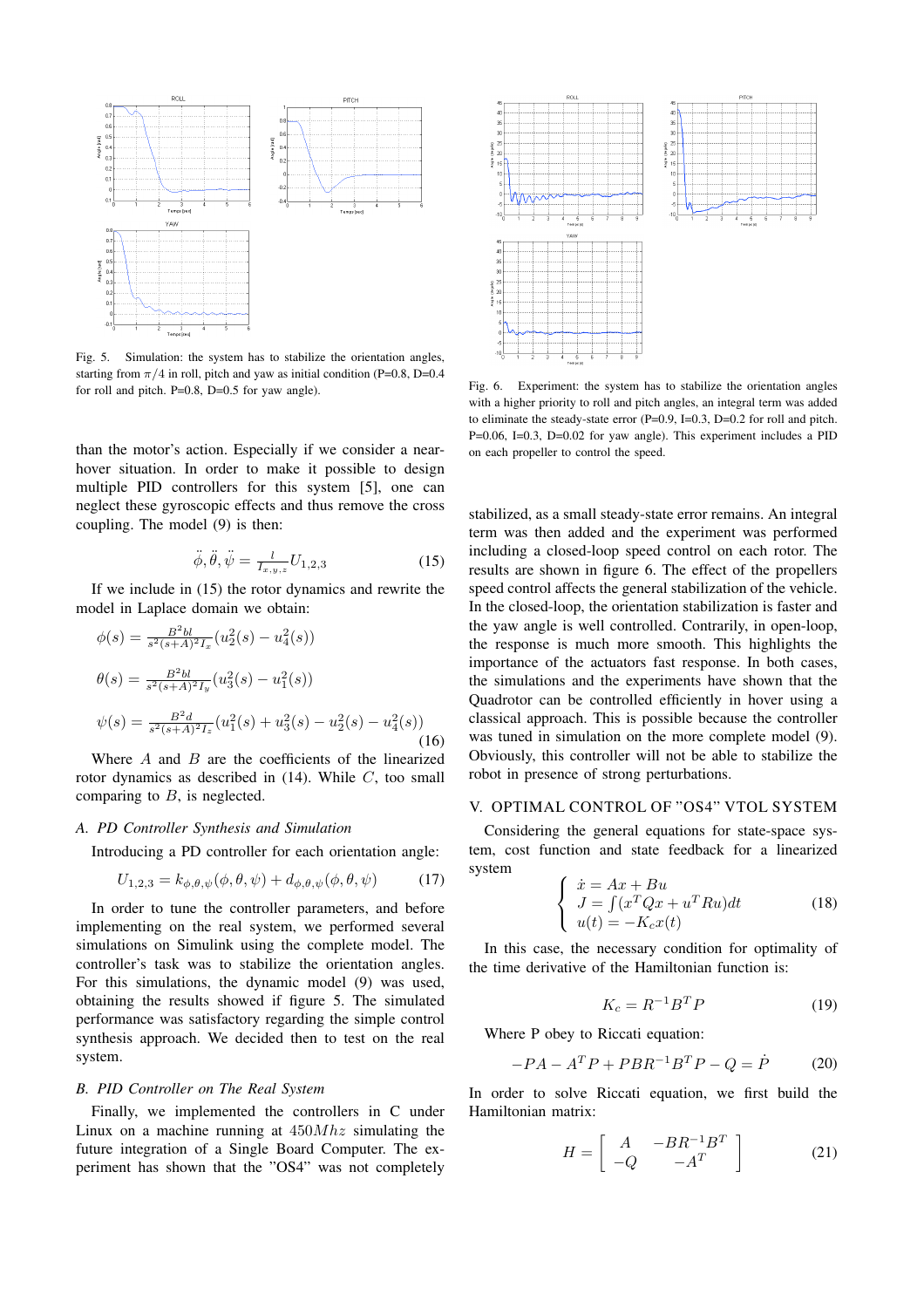

Fig. 7. Simulation: the system has to stabilize the orientation angles starting from  $\pi/2$  with an LQ controller generated using Pearson method.

#### A. Adaptive Optimal Control

Applying the LQ control requires the system linearization to  $X = AX + BU$  form. In our specific system, a linearization around an equilibrium point will cause the model to be far form the reality (especially in large orientation angles) as all the couplings are neglected (gyroscopic effects). In order to allow the system optimization for a larger flight envelope, one can linearize around each state. Each coupled term is represented twice by fixing and varying each time one state. This leads to the following linear state-space system:

$$
\dot{X}^T = \begin{pmatrix} \dot{\phi} & \ddot{\phi} & \dot{\theta} & \ddot{\theta} & \dot{\psi} & \ddot{\psi} \end{pmatrix}^T
$$
 (22)

$$
A = \begin{pmatrix} 0 & 1 & 0 & 0 & 0 & 0 \\ 0 & 0 & 0 & \frac{I_y - I_z}{2I_x} & \phi & \frac{I_y - I_z}{2I_x} & \dot{\theta} \\ 0 & 0 & 0 & 1 & 0 & 0 \\ 0 & \frac{I_z - I_x}{2I_y} & \phi & 0 & 0 & 0 & \frac{I_y z - I_x}{2I_y} & \dot{\phi} \\ 0 & 0 & 0 & 0 & 0 & 1 & 0 \\ 0 & \frac{I_x - I_y}{2I_z} & \phi & 0 & \frac{I_x - I_y}{2I_z} & \phi & 0 & 0 \end{pmatrix}
$$
(23)  

$$
B = \begin{pmatrix} 0 & 0 & 0 & 0 & 0 \\ 0 & \frac{I}{I_x} & 0 & 0 & \frac{I_x}{I_x} & \dot{\theta} \\ 0 & 0 & 0 & 0 & 0 & 0 \\ 0 & \frac{I}{I_y} & 0 & 0 & \frac{I_x}{I_y} & \dot{\theta} \\ 0 & 0 & 0 & 0 & 0 & 0 \\ 0 & 0 & 0 & 0 & \frac{I_x}{I_z} & 0 \end{pmatrix}
$$
(24)

The  $A$  and  $B$  matrix are now being adapted through the robot trajectory. The linearization is thus more valid.

#### B. First LQ Controller Synthesis and Simulation

If we consider Pearson method [6], we solve Riccati equation assuming that we zero the second term of (20), solve the equation and get the feedback gain matrix. A first simulation was performed on a model without the actuators dynamics, the results were very satisfactory, even if we start from a critical position as  $\pi/2$  for the orientation angles. The same simulation including, this time, the actuator model was performed and showed the strong influence of the actuators dynamics as presented in figure 7.



Fig. 8. Simulation: the system has to stabilize the orientation angles starting from  $\pi/2$  with an LQ controller generated using Sage-Eisenberg method.

## C. Second LQ Controller Synthesis and Simulation

Considering a permanent solution to Riccati equation as simulated before gives medium results. Contrarily, Sage-Eisenberg method [6] proposes to consider a variable solution to Riccati equation and a fixed final condition  $P(t_f) = 0$ . Once discretized, Riccati equation can be rewritten as:

$$
-P_t(hA - I) - (hA^T)P_t
$$
  
+ $P_t(hBR^{-1}B^T)P_t - (hQ + P_{t+h}) = 0$  (25)

Where :  $t_f$ : final time,  $h = \frac{t_f}{n}$ : iteration period, *n*: number of iterations.

The equation (25) represents correctly the system in the  $P_t$  to  $P_{t+h}$  interval. The control using this method was simulated at  $100Hz$  under Simulink (see figure 8), with the full model including the actuators dynamics, the same Q and R matrix used in V-B and by taking  $t_f = 0.3$  and  $n = 10$ . The gain matrix was then:

$$
K = \left(\begin{array}{cccccc} 0 & 0 & 0 & 0 & 0 & 0 \\ 12.83 & 10.02 & 0 & 0 & 0 & 0 \\ 0 & 0 & 12.83 & 10.02 & 0 & 0 \\ 0 & 0 & 0 & 0 & 12.86 & 10.01 \end{array}\right) (26)
$$

Comparing with the previous simulation presented in V-B, Sage-Eisenberg method gives better results as it optimizes the cost function for every sub-trajectory in the  $P_t$  to  $P_{t+h}$  interval. According to Bellman principle [7], splitting an optimal trajectory generates several optimal sub-trajectories.

### D. LQ controller on The Real System

In order to validate the previous simulations, we implemented the controllers on the same 450Mhz PC. It was problematic to find weight matrices which satisfy the control stability, in addition, a slight change in  $Q$  or  $R$ matrices introduces an important variation of the controller behavior. Hence, by choosing  $t_f = 0.05$ ,  $n = 10$  and an appropriate  $Q$  and  $R$  matrices, the system stabilizes as